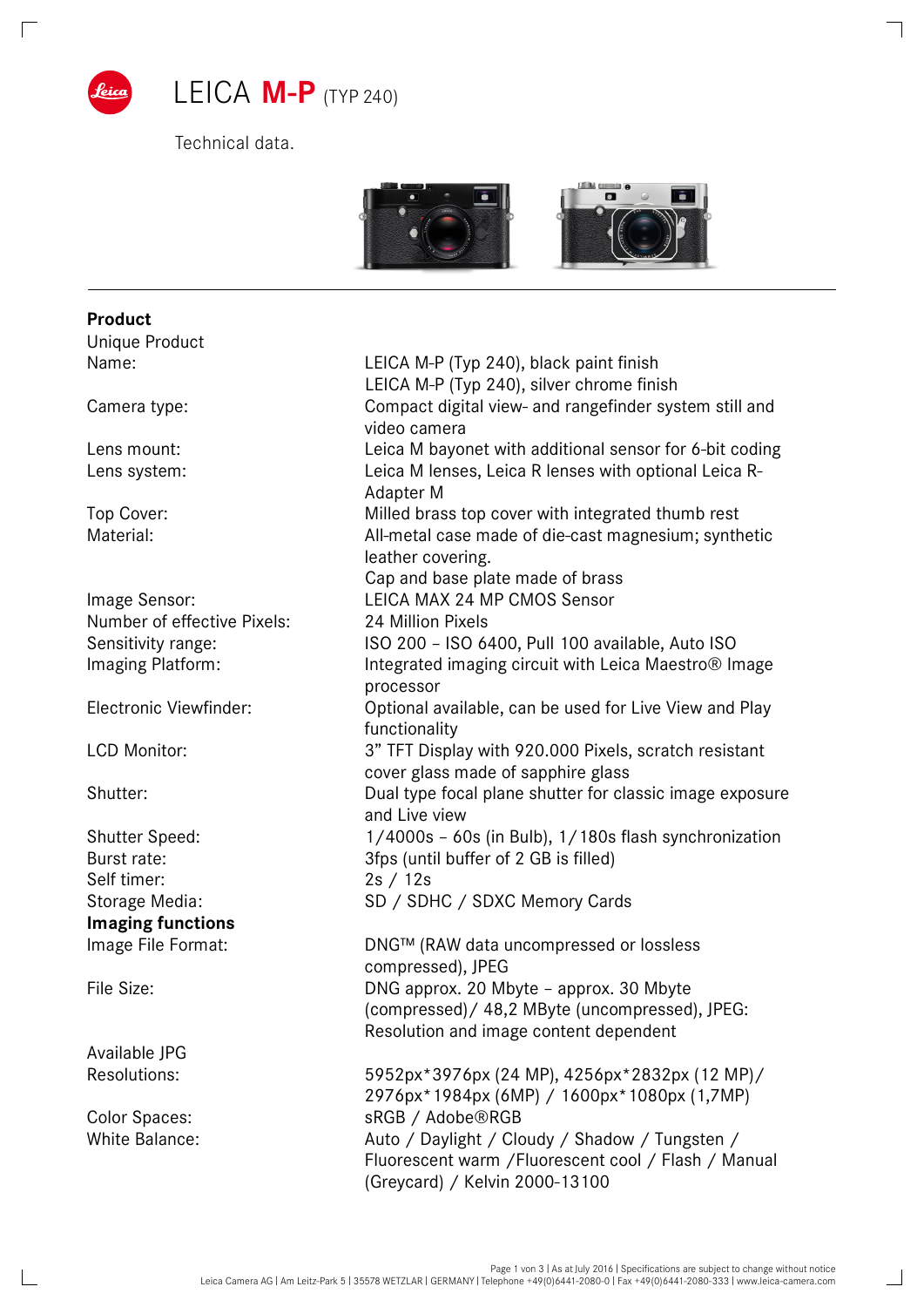## **Movie recording**

## **Exposure Control**

Exposure: **Flash exposure Control** 

Flash Synch time: 1/180s **Viewfinder / Focusing** 

Optical Viewfinder

Optical Viewfinder Magnification: 0,68x

Other functions: Film Modes, Saturation, Contrast, Sharpening

Movie Recording: Single frame video compression (Motion JPG), Quicktime format (mov) Movie resolution: 1080p, 720p, 640\*480 (VGA) Movie sampling rate: 25 fps, 24 fps, 30 fps (VGA only) Microphone: Mono, stereo microphone adapter optional available Audio recording: Auto level adjustment, manual level adjustment (available while recording), concert preset

Exposure Metering: In classic viewfinder mode: Through the Lens (TTL) metering, center weighted with variable aperture. In Live View and advanced viewfinder mode: Through the Lens (TTL) metering, center weighted, spot or multifield measuring.

Center-weighted TTL metering for flash exposure with system conformant SCA-3000/2 standard flash units. Exposure setting: Manual shutter speed setting with direct dial, A-Mode with direct dial

Exposure Modes: Automatic shutter speed (A-Mode), Manual Exposure (M-Mode)

Compensation: -3 EV to +3 EV, 1/3 f-stops Exposure Bracketing: 3/5 frames, 0.5 / 1 / 2 / 3 f-stops

Flash exposure metering: Control with center-weighted TTL pre-flash metering (with SCA-3501/3502 adapter, or SCA-3000 standard flash unit such as Leica SF 24D/Leica SF 58). Hot shoe: SCA-3502 compatible hot shoe, with center contact Flash Synchronization: Optional triggered at first or second shutter curtain

Focusing Methods: Manual focus with optical rangefinder, Live View, 100% Live View Zoom, Live View focus peaking Optical Viewfinder: Large, light bright-line rangefinder with automatic parallax compensation, LED illuminated frame lines.

frame lines: Framelines size matches image sensor size at 2m focusing distance. Image field selector for manual frame selection Optical Viewfinder correction: Eyepiece adjusted to -0,5 dpt. Corrective lenses from -3 to +3 dpt. available (optional)

 $\overline{\phantom{0}}$